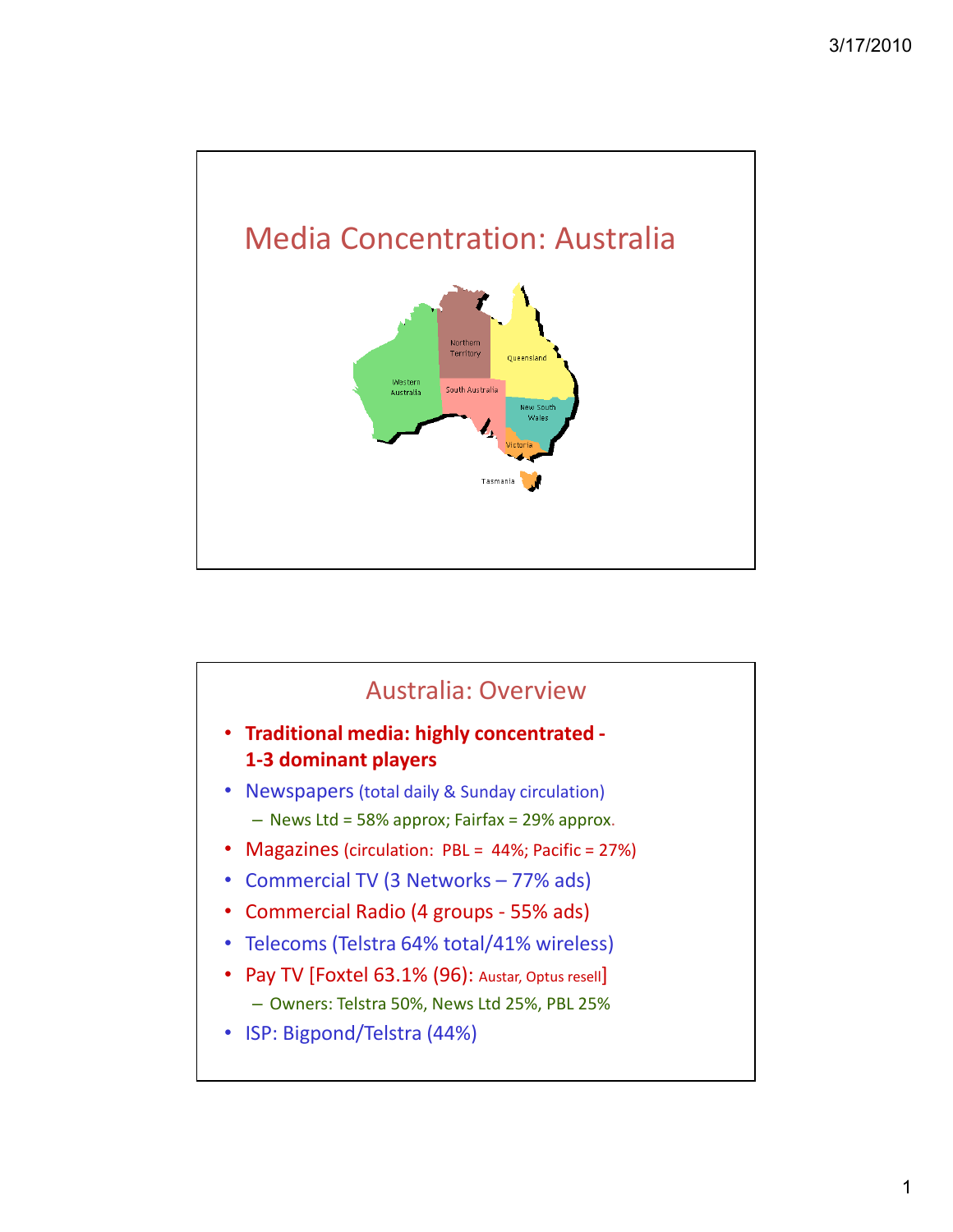

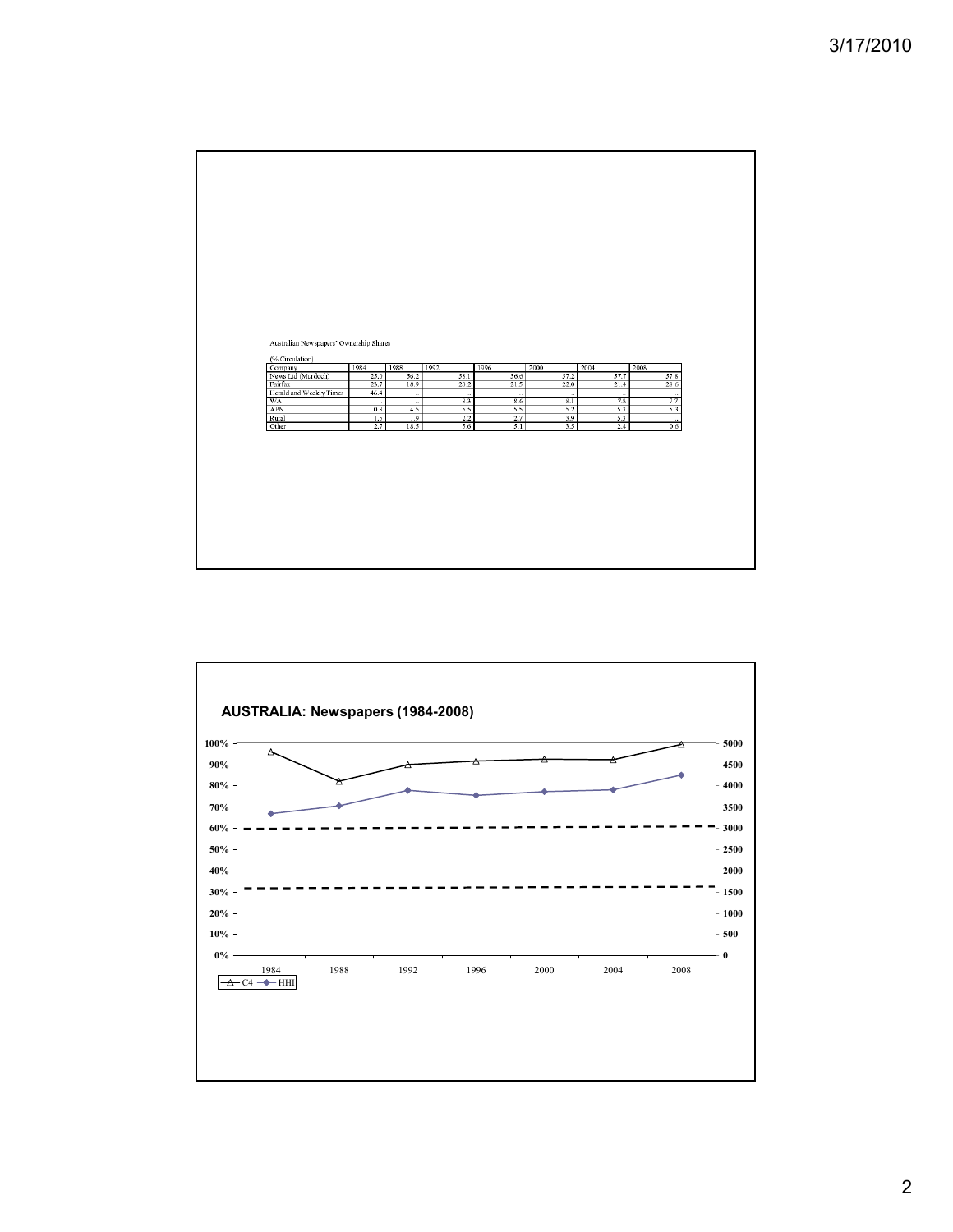|                |      |      |      | % of circulation (top 50 magazine titles in each year) for each company |
|----------------|------|------|------|-------------------------------------------------------------------------|
| Owners         | 2000 | 2004 | 2008 |                                                                         |
| PBL (ACP)      | 46   | 46   | 44   |                                                                         |
| Pacific        | 19   | 22   | 27   |                                                                         |
| Murdoch/News   | 5    |      | 14   |                                                                         |
| FPC            | 7    | 11   |      |                                                                         |
| Readers Digest | 6    | 4    | 6    |                                                                         |
| Horwitz        | 3    | 2    | ٠    |                                                                         |
| Time           | 5    | 4    |      |                                                                         |
| Other          | 8    | 9    |      |                                                                         |
|                |      |      |      |                                                                         |



## 3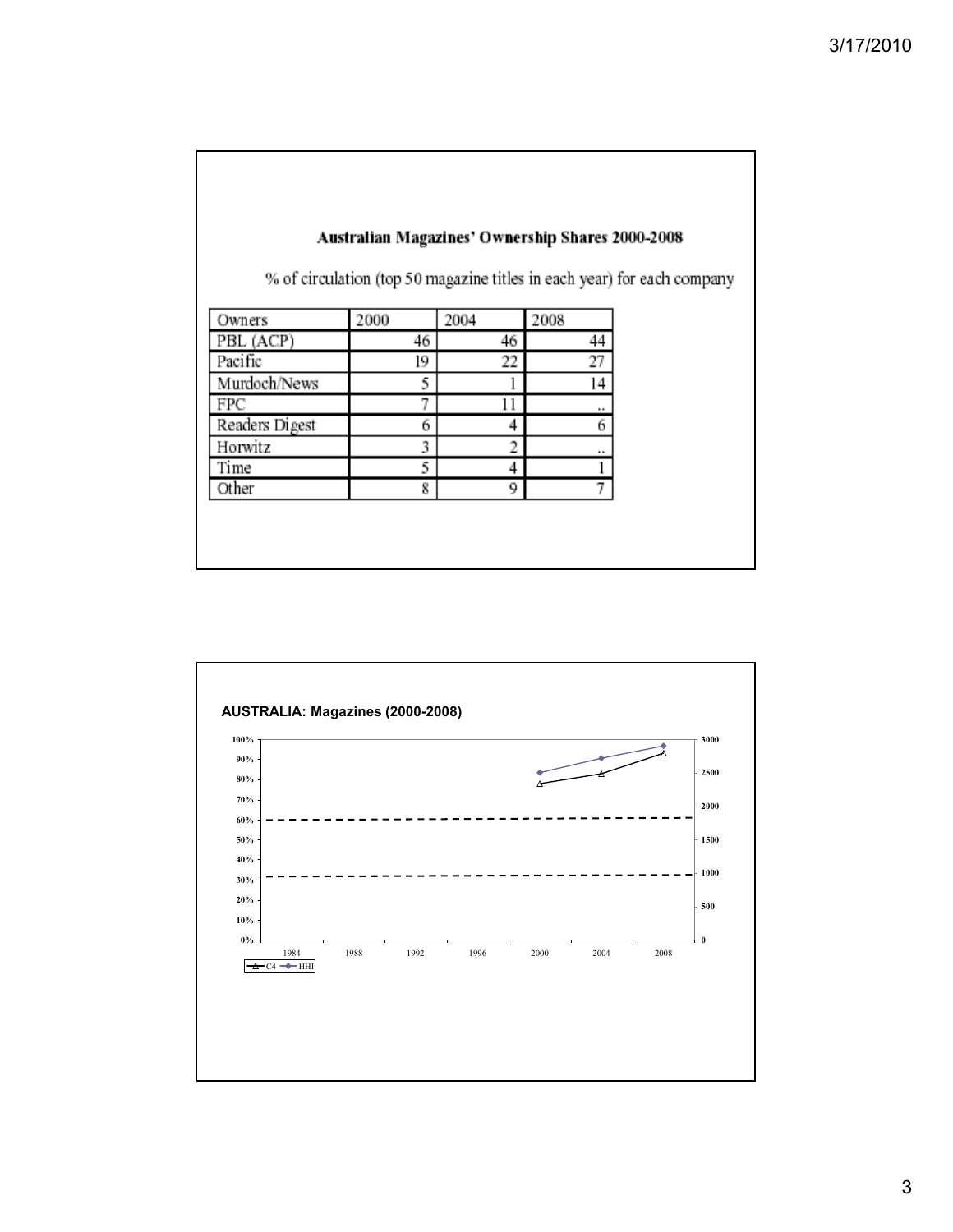|                                    |         |         |                            |         | (All data relates to fiscal year ending 30 June) |         |  |
|------------------------------------|---------|---------|----------------------------|---------|--------------------------------------------------|---------|--|
|                                    | 1988    | 1992    | 1996                       | 2000    | 2004                                             | 2007    |  |
|                                    |         |         | Share of Total Revenue (%) |         |                                                  |         |  |
| <b>COMMERCIAL TV</b>               |         |         |                            |         |                                                  |         |  |
| Seven Network                      | 17.0    | 21.2    | 22.8                       | 26.2    | 22.1                                             | 24.9    |  |
| Nine Network                       | 23.6    | 24.4    | 25.7                       | 27.9    | 25.8                                             | 21.5    |  |
| Ten Network                        | 17.6    | 11.5    | 15.4                       | 13.6    | 17.9                                             | 18.2    |  |
| Other Commercial TV                | 24.7    | 24.4    | 20.4                       | 17.8    | 20.5                                             | 20.0    |  |
| <b>PUBLIC TV</b>                   |         |         |                            |         |                                                  |         |  |
| <b>ABC</b>                         | 14.6    | 16.1    | 12.5                       | 11.6    | 10.2                                             | 12.4    |  |
| <b>SBS</b>                         | 2.5     | 2.5     | 3.1                        | 3.0     | 3.5                                              | 3.0     |  |
| <b>Total Revenue (\$A million)</b> | 1,592.9 | 2,282.0 | 2,913.8                    | 3,828.7 | 4316.7                                           | 4,689.9 |  |
|                                    |         |         |                            |         |                                                  |         |  |
| C4                                 | 72.9    | 73.2    | 76.5                       | 79.2    | 76.0                                             | 77.0    |  |
| HHI                                | 1372    | 1435    | 1579                       | 1780    | 1578                                             | 1566    |  |
| Noam Index                         | 380     | 398     | 422                        | 514     | 476                                              | 472     |  |
|                                    |         |         |                            |         |                                                  |         |  |
|                                    |         |         |                            |         |                                                  |         |  |
|                                    |         |         |                            |         |                                                  |         |  |

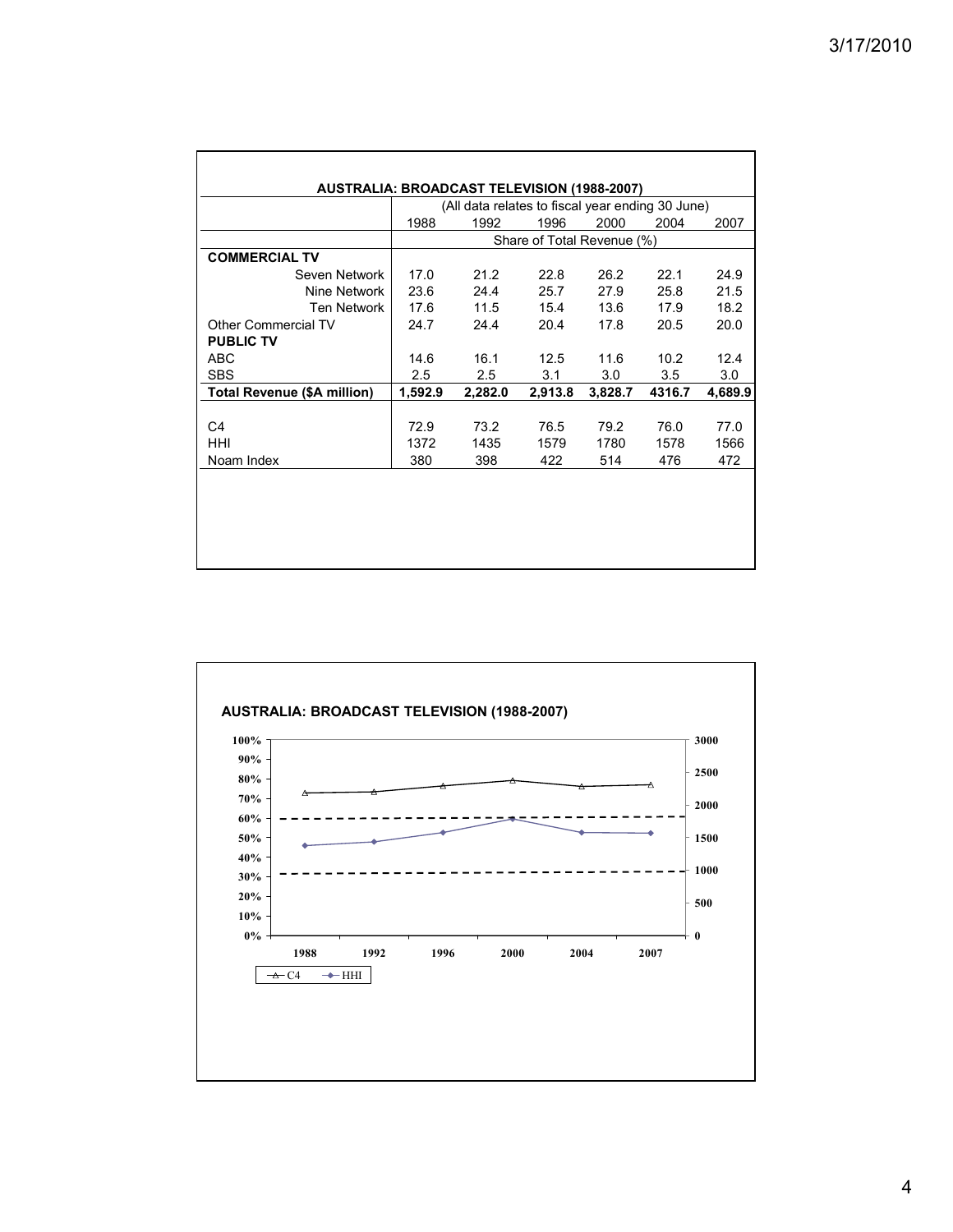| <b>Commercial Radio</b><br>Austereo<br>Hoyts Media    | 1992<br>7.9 | 1996<br>21.5 | Share of Total Revenue (%)<br>2000 | 2004       | 2007                 |  |
|-------------------------------------------------------|-------------|--------------|------------------------------------|------------|----------------------|--|
|                                                       |             |              |                                    |            |                      |  |
|                                                       |             |              |                                    |            |                      |  |
|                                                       |             |              | 16.1                               | 15.8       | 21.5                 |  |
|                                                       | 9.9         |              |                                    |            |                      |  |
| Australian Radio Network                              | 5.2         | 10.0         | 13.1                               | 11.8       | 10.4                 |  |
| <b>DMG</b>                                            |             |              | 6.9                                | 13.8       | 8.8                  |  |
| Tricom (in 1992)/Southern Cross                       | 1.4         | 2.5          | 3.9                                | 6.5        | 7.5                  |  |
| Radio Superhighway/Macquarie                          |             |              |                                    |            |                      |  |
| Network                                               |             | 1.4          | 2.8<br>3.4                         | 3.6<br>3.0 | 3.1                  |  |
| <b>Broadcast Operations</b><br>Other Commercial Radio | 34.0        | 29.8         | 14.7                               | 10.6       | 3.0<br>34.0          |  |
| <b>National Radio</b>                                 |             |              |                                    |            |                      |  |
| Australian Broadcasting                               |             |              |                                    |            |                      |  |
| Corporation                                           | 33.2        | 29.1         | 27.3                               | 24.4       | 23.7                 |  |
| Special Broadcasting Service                          | 3.0         | 2.7          | 2.7                                | 2.9        | 2.4                  |  |
| <b>Total Australia (\$A Million))</b>                 | 690.2       | 813.8        | 1053.6                             | 1172       | 1391.1               |  |
| C4                                                    | 56.5        | 59.8         | 68.8                               | 66.1       | 59.7                 |  |
| <b>HHI</b>                                            | 1330.7      | 1277.0       |                                    |            | 1482.4 1284.0 1174.8 |  |
| Noam Index                                            | 503.0       | 425.7        | 494.1                              | 387.2      | 354.2                |  |
|                                                       |             |              |                                    |            |                      |  |

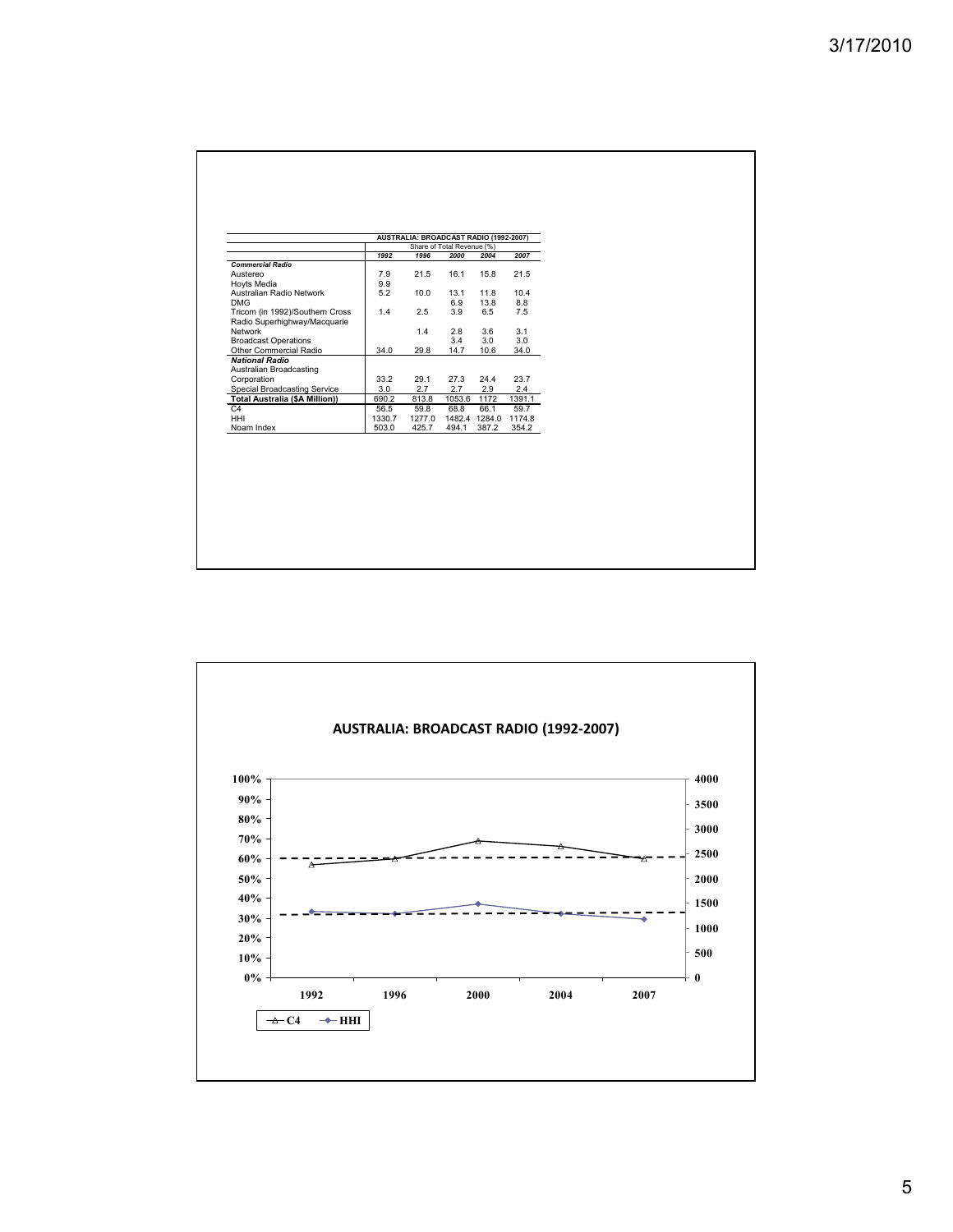| <b>AUSTRALIA: PAY TELEVISION (1996-2008)</b> |                            |        |        |        |  |  |
|----------------------------------------------|----------------------------|--------|--------|--------|--|--|
|                                              | 1996                       | 2000   | 2004   | 2008   |  |  |
|                                              | Share of Total Revenue (%) |        |        |        |  |  |
| Australis Media                              | 14.0                       |        |        |        |  |  |
| Foxtel                                       | 30.7                       | 54.4   | 56.6   | 63.1   |  |  |
| Austar                                       | 19.5                       | 27.9   | 26.7   | 27.2   |  |  |
| Optus (Foxtel reseller post-2002)            | 34.9                       | 16.4   | 12.1   | 6.2    |  |  |
| Other                                        | 0.9                        | 1.3    | 4.5    | 3.5    |  |  |
| <b>Total Revenue (\$A million)</b>           | 215                        | 1,007  | 1,453  | 2,252  |  |  |
| C4                                           | 99                         | 99     | 100    | 100    |  |  |
| HHI*                                         | 2735.5                     | 4008.6 | 4068.0 | 4755.5 |  |  |
| Noam Index*                                  | 1116.8                     | 1792.7 | 1819.3 | 2126.7 |  |  |

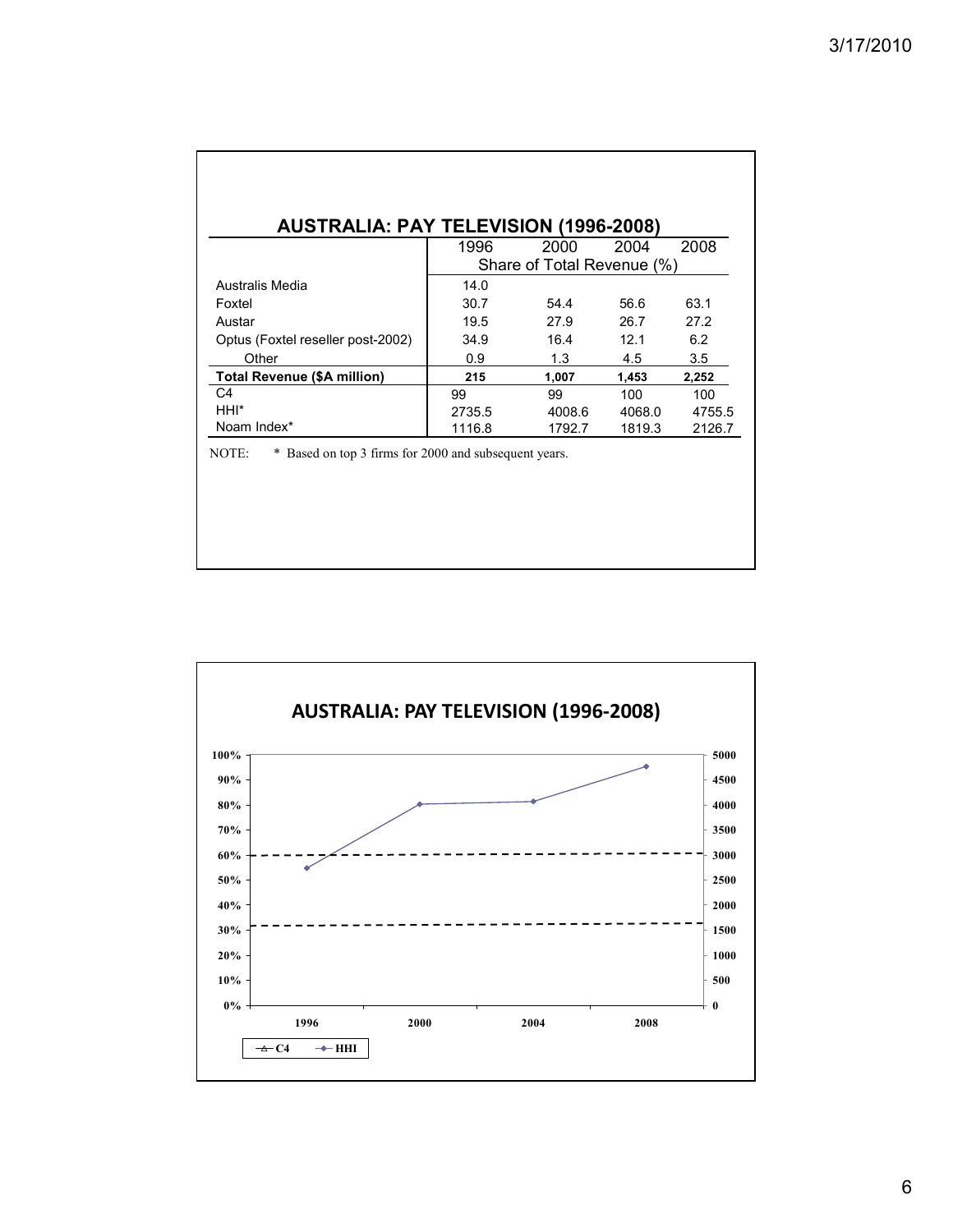| Carriers                           | 2001   | 2004                       | 2008   |  |  |  |
|------------------------------------|--------|----------------------------|--------|--|--|--|
|                                    |        | Share of Total Revenue (%) |        |  |  |  |
| Telstra                            | 76.6   | 68.9                       | 64.2   |  |  |  |
| Optus                              | 14.3   | 17.9                       | 19.5   |  |  |  |
| Vodafone                           | 4.3    | 5.2                        | 6.2    |  |  |  |
| Hutchinson                         | 0.6    | 0.8                        | 2.8    |  |  |  |
| <b>AAPT</b>                        | 1.7    | 2.7                        | 1.5    |  |  |  |
| Others                             | 2.5    | 4.6                        | 5.8    |  |  |  |
| <b>Total Revenue (\$A Billion)</b> | 21.3   | 23.7                       | 26.8   |  |  |  |
| C4                                 | 96.9   | 94.7                       | 92.7   |  |  |  |
| <b>HHI</b>                         | 6093.8 | 5239.2                     | 4550.7 |  |  |  |
| Noam Index                         | 2725.2 | 2343.0                     | 2035.1 |  |  |  |

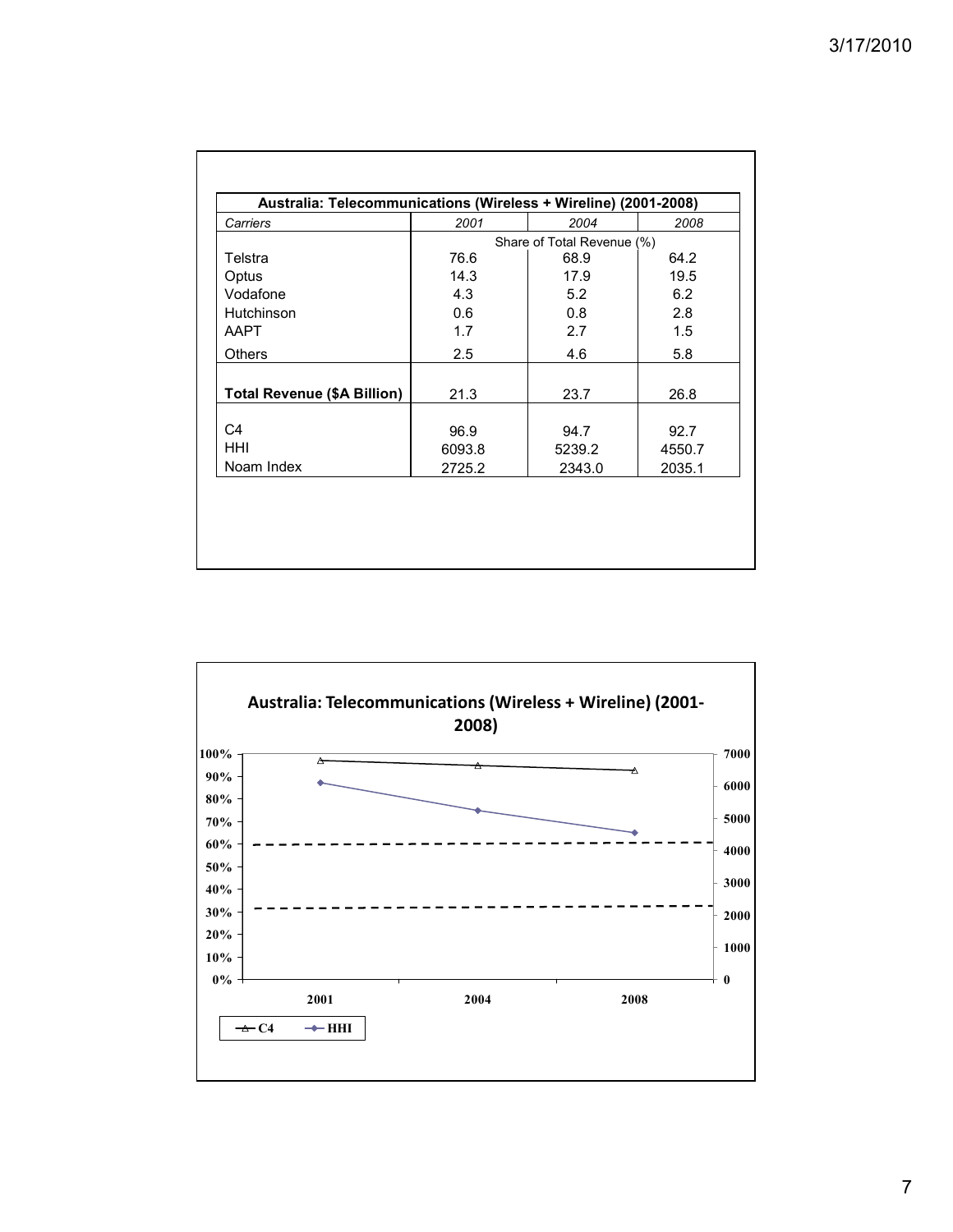